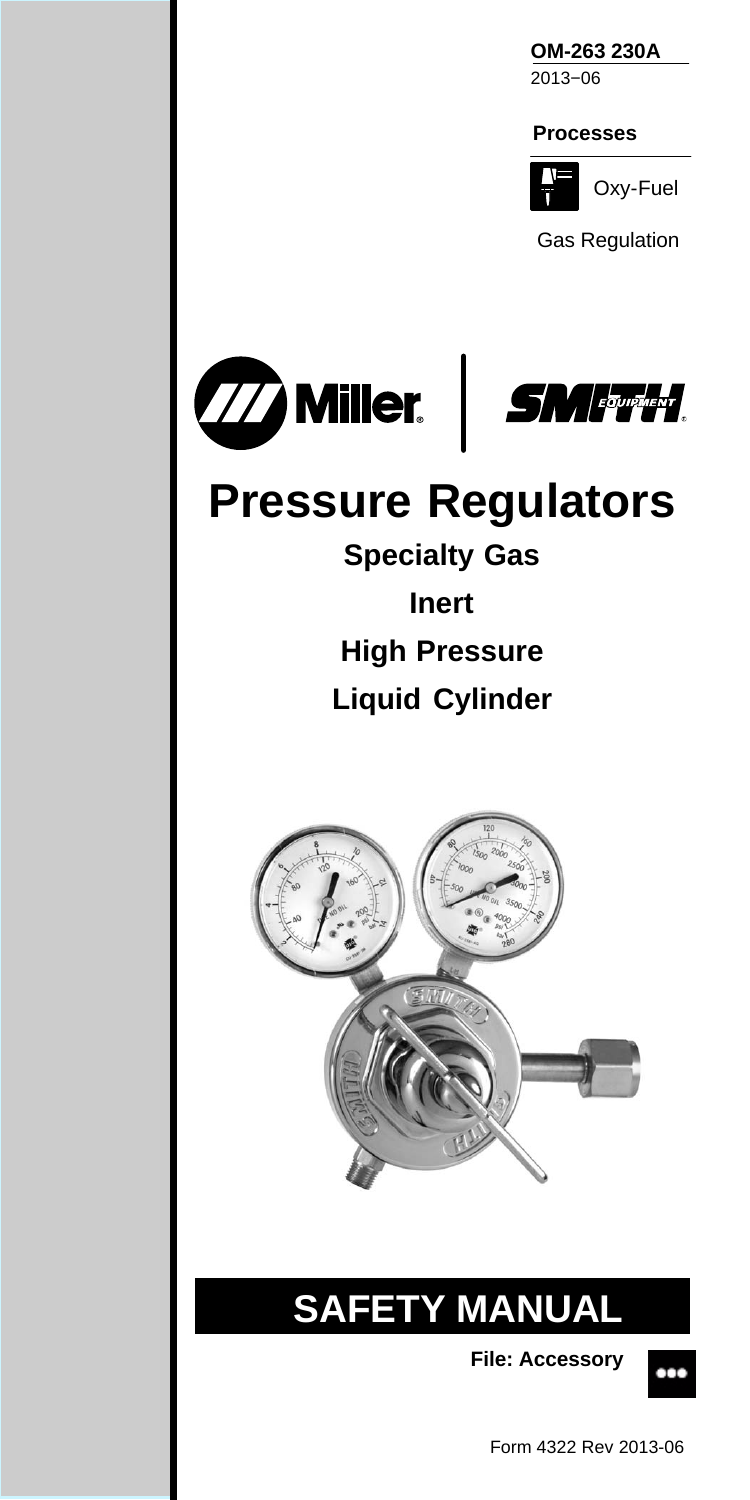## **TABLE OF CONTENTS**

|                 | SECTION 1 - SAFETY PRECAUTIONS - READ BEFORE USING  1       |  |
|-----------------|-------------------------------------------------------------|--|
| $1 - 1$ .       |                                                             |  |
| $1 - 2$ .       |                                                             |  |
| $1 - 3.$        |                                                             |  |
| $1 - 4.$        |                                                             |  |
|                 |                                                             |  |
|                 |                                                             |  |
|                 | SECTION 4 - HAZARDS OF RECOMPRESSING PURE OXYGEN  7         |  |
|                 | SECTION 5 - SPECIALTY GASES - SAFETY/TECHNICALINFORMATION 8 |  |
| $5-1$           |                                                             |  |
| $5-2.$          |                                                             |  |
|                 | SECTION 6 - PRE-INSTALLATION PROCEDURES: REGULATORS  10     |  |
|                 | SECTION 7 - INSTALLATION AND OPERATION  11                  |  |
|                 | SECTION 8 - SYSTEM SHUTDOWN  12                             |  |
|                 | SECTION 9 - PERFORMANCE CHARACTERISTICS $\ldots$ 12         |  |
|                 |                                                             |  |
| <b>WARRANTY</b> |                                                             |  |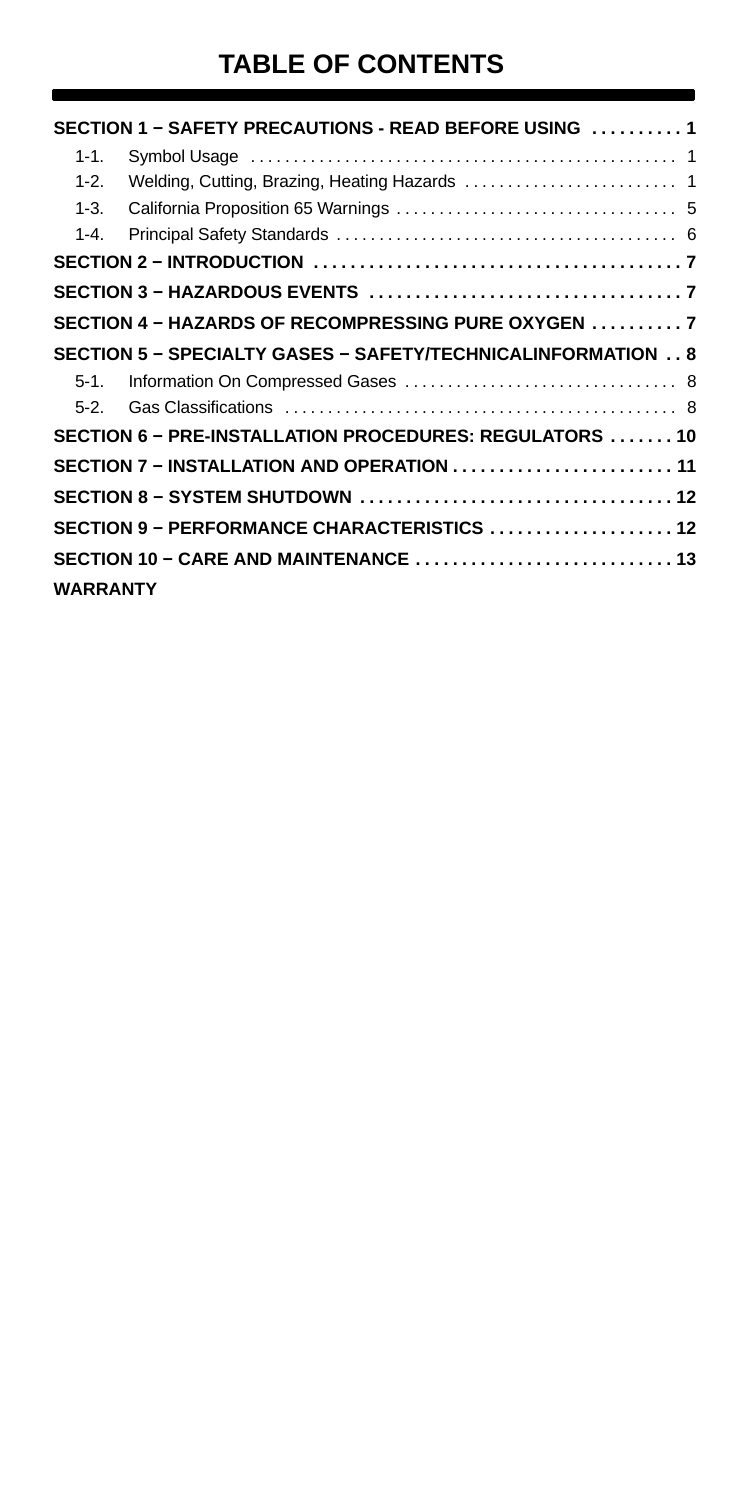#### <span id="page-2-0"></span>**SECTION 1 − SAFETY PRECAUTIONS - READ BEFORE USING**

OXY FUEL 2013-06

**Protect yourself and others from injury — read, follow, and save these important safety precautions and operating instructions.**

#### **1-1. Symbol Usage**

**DANGER! − Indicates a hazardous situation which, if not avoided, will result in death or serious injury. The possible hazards are shown in the adjoining symbols or explained in the text.**



**Indicates a hazardous situation which, if not avoided, could result in death or serious injury. The possible hazards are shown in the adjoining symbols or explained in the text.**

*NOTICE − Indicates statements not related to personal injury.*

- *Indicates special instructions.*



This group of symbols means Warning! Watch Out! ELECTRIC SHOCK, MOVING PARTS, and HOT PARTS hazards. Consult

symbols and related instructions below for necessary actions to avoid the hazards.

#### **1-2. Welding, Cutting, Brazing, Heating Hazards**



**The symbols shown below are used throughout this manual to call attention to and identify possible hazards. When you see the symbol, watch out, and follow the related instructions to avoid the hazard. The safety information given below is only a summary of the more complete safety information found in the Safety Standards listed in Section [1-4.](#page-7-0) Read and follow all Safety Standards.**



**Only qualified persons should install, operate, maintain, and repair this equipment.**



**During operation, keep everybody, especially children, away.**



**Do not use this equipment unless you are trained in its proper use or are under competent supervision. Follow the procedures described in this booklet every time you use the equipment. Failure to follow these instructions may cause fire, explosion, asphyxiation, property damage, or personal injury. This equipment must be used in accordance with all Federal, State, and local regulations as well as DOT (Department of Transportation) and CGA (Compressed Gas Association) regulations. Contact your gas supplier for more information on the proper use of compressed gases.**

- *In this document, the phrase "welding and cutting" also refers to other oxy-fuel operations like brazing and heating.*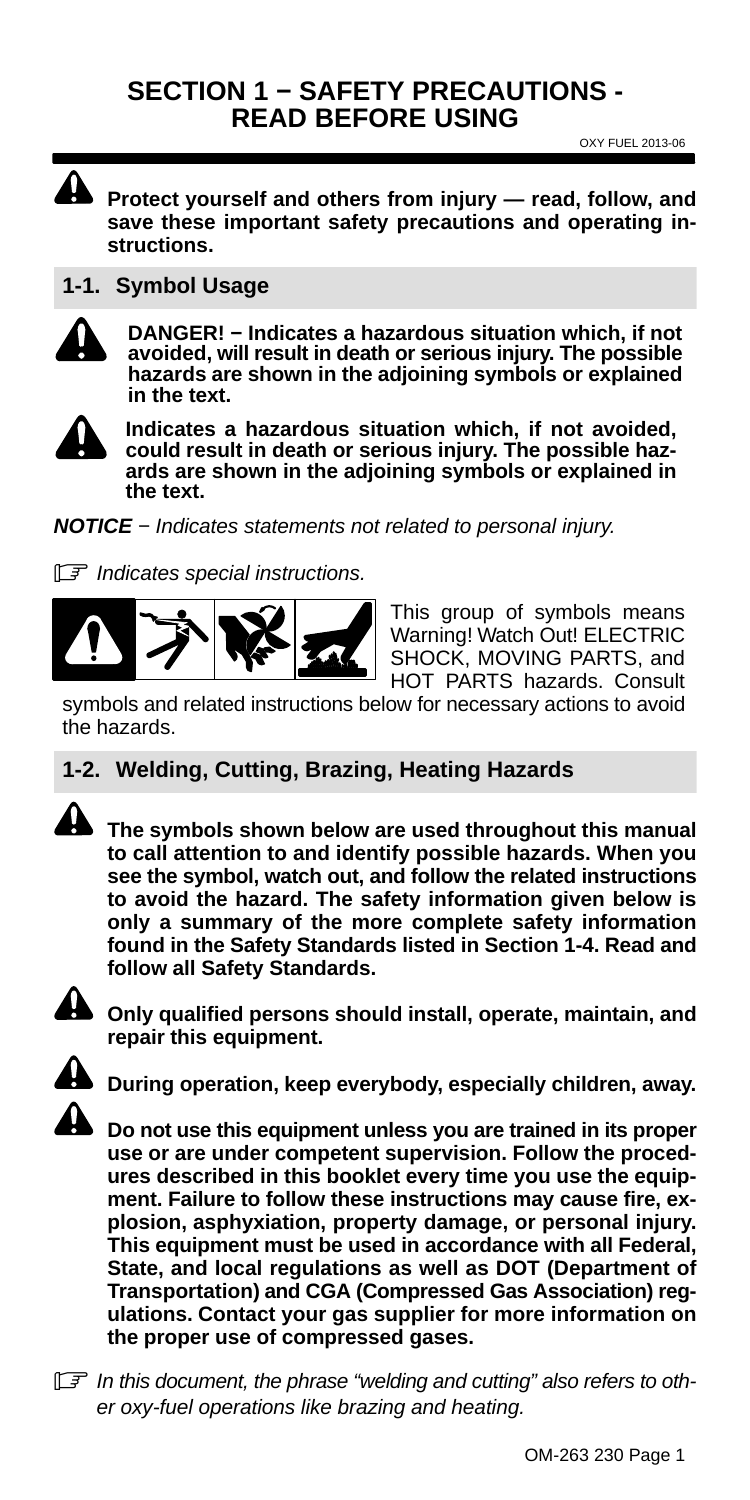

#### **READ INSTRUCTIONS.**

- Read and follow all labels and the Owner's Manual carefully before installing, operating, or servicing equipment. Read the safety information at the beginning of the manual and in each section.
- Use only genuine replacement parts from the manufacturer.
- Perform maintenance and service according to the Owner's Manuals, industry standards, and national, state, and local codes.



#### **HOT PARTS can burn.**

- Do not touch hot parts bare handed.
- Allow cooling period before working on equipment.
- To handle hot parts, use proper tools and/or wear heavy, insulated welding gloves and clothing to prevent burns.



#### **FUMES AND GASES can be hazardous.**

Welding and cutting produces fumes and gases. Breathing these fumes and gases can be hazardous to your health.

- Keep your head out of the fumes. Do not breathe the fumes.
- If inside, ventilate the area and/or use local forced ventilation at the flame to remove welding and cutting fumes and gases. Some gases (natural gas and acetylene) are lighter than air and will col-lect in high areas. Other gases (propane and butane) are heavier than air and will collect in low areas. Heavier-than-air gases are more difficult to diffuse and are more likely to accumulate.
- If ventilation is poor, wear an approved air-supplied respirator.
- Read and understand the Material Safety Data Sheets (MSDSs) and the manufacturer's instructions for metals, consumables, coatings, cleaners, and degreasers.
- Work in a confined space only if it is well ventilated, or while wearing an air-supplied respirator. Always have a trained watchperson nearby. Welding and cutting fumes and gases can dis-<br>place air and lower the oxygen level, causing injury or death. Be sure the breathing air is safe. Test atmospheres in confined areas for explosive and toxic gases before using oxy-fuel equipment.
- Do not weld or cut in locations near degreasing, cleaning, or spraying operations. The heat from welding or cutting flame can react with vapors to form highly toxic and irritating gases.
- Do not weld or cut on coated metals, such as galvanized, lead, or cadmium-plated steel unless the coating is removed from the affected area, the area is well ventilated, and while wearing an airsupplied respirator. The coatings and any metals containing these elements can give off toxic fumes if welded or cut.
- Do not weld or cut on sealed air conditioning or refrigeration systems unless all refrigerants have been removed from the system.



#### **BUILDUP OF GAS can injure or kill.**

- Shut off compressed gas supply when not in use.
- Always ventilate confined spaces or use approved air-supplied respirator.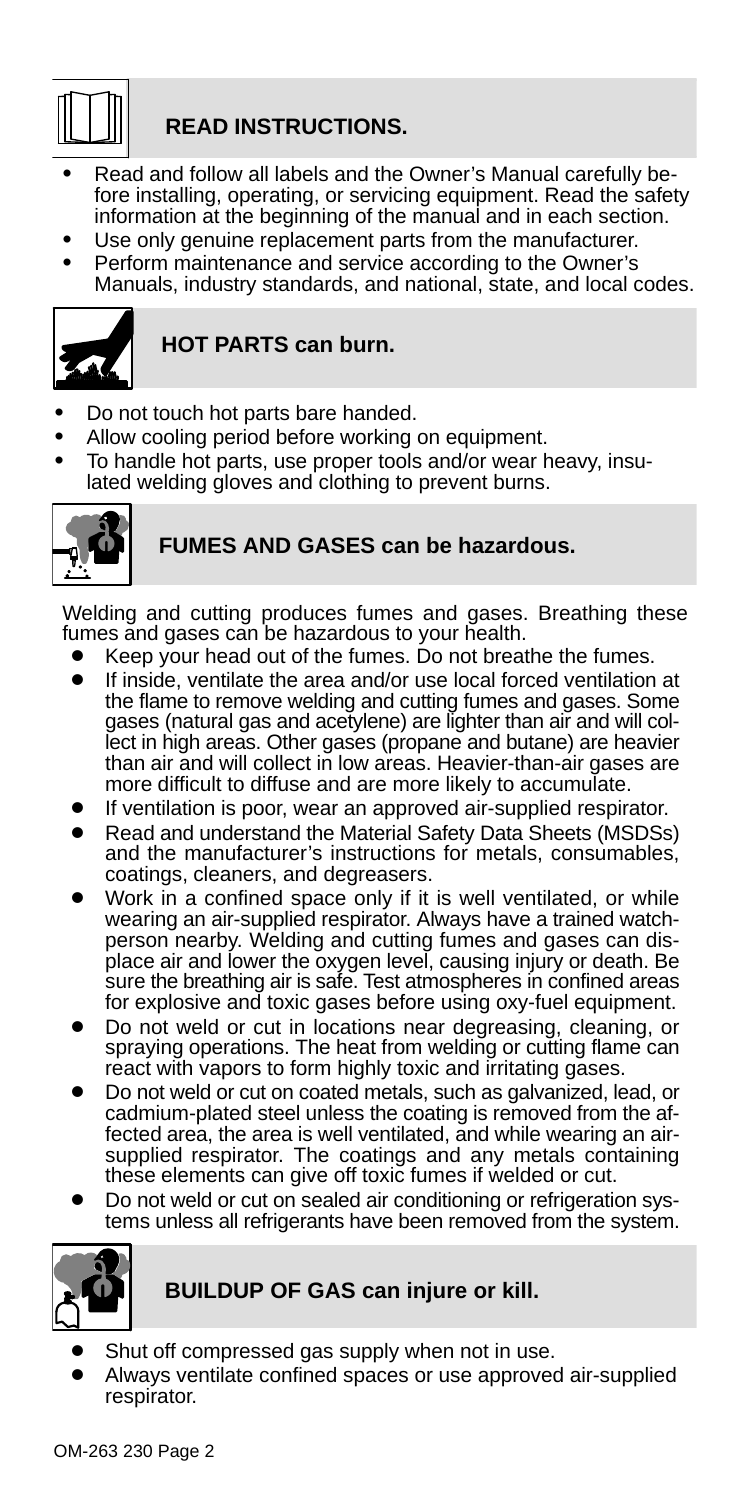

#### **LIGHT RAYS can burn eyes and skin.**

Light rays from the welding and cutting process produce intense visible<br>and invisible (ultraviolet and infrared) rays that can burn eyes and skin.<br>Sparks fly off from the weld.

- Wear approved face protection fitted with a proper shade of filter lenses to protect your face and eyes from light rays and sparks when welding, cutting, or watching (see ANSI Z49.1 and Z87.1 listed in Safety Standards).
- Wear welding goggles, or wear welding helmet/welding faceshield over approved goggles/safety glasses with side shields.
- Use protective screens or barriers to protect others from flash, glare and sparks; warn others not to watch the welding or cutting.
- Wear protective clothing made from durable, flame-resistant material (leather, heavy cotton, or wool) and foot protection.



#### **WELDING AND CUTTING can cause fire or explosion.**

Welding and cutting on closed containers, such as tanks, drums, or<br>pipes, can cause them to blow up. Sparks can fly off from the welding or<br>cutting operations. The flying sparks, hot workpiece, and hot equipment can cause fires and burns. Check and be sure the area is safe before doing any welding or cutting.

- Do not use this welding and cutting equipment with gases and pressures other than those for which it is intended. Oxygen is not flammable; however, the presence of pure oxygen will drastically increase the speed and force with which burning takes place. Oxygen must never be allowed to contact grease, oil, or other petroleum-based substances; therefore, be sure there is no oil or grease on the regulator, cylinder, valves, or equipment. Do not use petroleum-based pipe sealants. Do not use or store near excessive heat (above 125° F/51.5° C) or open flame. Do not refer to oxygen as air and do not use oxygen as a substitute for compressed air. Do not use oxygen to clean clothes or work area, for ventilation, or to operate pneumatic tools. Open oxygen cylinder valves slowly. Be sure regulator adjusting handle is in the full out (off) position before opening oxygen cylinder valve.
- Inspect all equipment before use. Do not use damaged, defective, or improperly adjusted welding and cutting equipment. Make sure levers and valves work properly, threads on equipment are clean (no grease or oil) and not deformed, gauges are intact and easy to read, regulator is clean and free of oil or dirt, and fittings are properly sized for the cylinder. Make sure hoses are clean (no grease or oil) and ferrules are properly installed so the fitting does not slip inside the hose. Be sure all connections are tight.
- It is recommended that a reverse-flow check valve or a flashback arrestor be installed between the torch handle and the regulator. Check valves do not prevent the propagation of a flame upstream (flashback) but are designed to prevent the unintentional backflow of gases into the cutting attachment, torch, hoses, or regulator which could cause an explosion or fire. A flashback arrestor can be installed on the torch handle instead of a check valve. Miller flashback arrestors have a reverse flow check valve and prevent the propagation of a flame upstream. If a flashback arrestor is installed, a check valve is not necessary. Using a flashback arrestor and a check valve may reduce gas flow and affect torch operation. To help prevent the reverse flow of gases, be sure the cylinders contain enough gas to complete the work.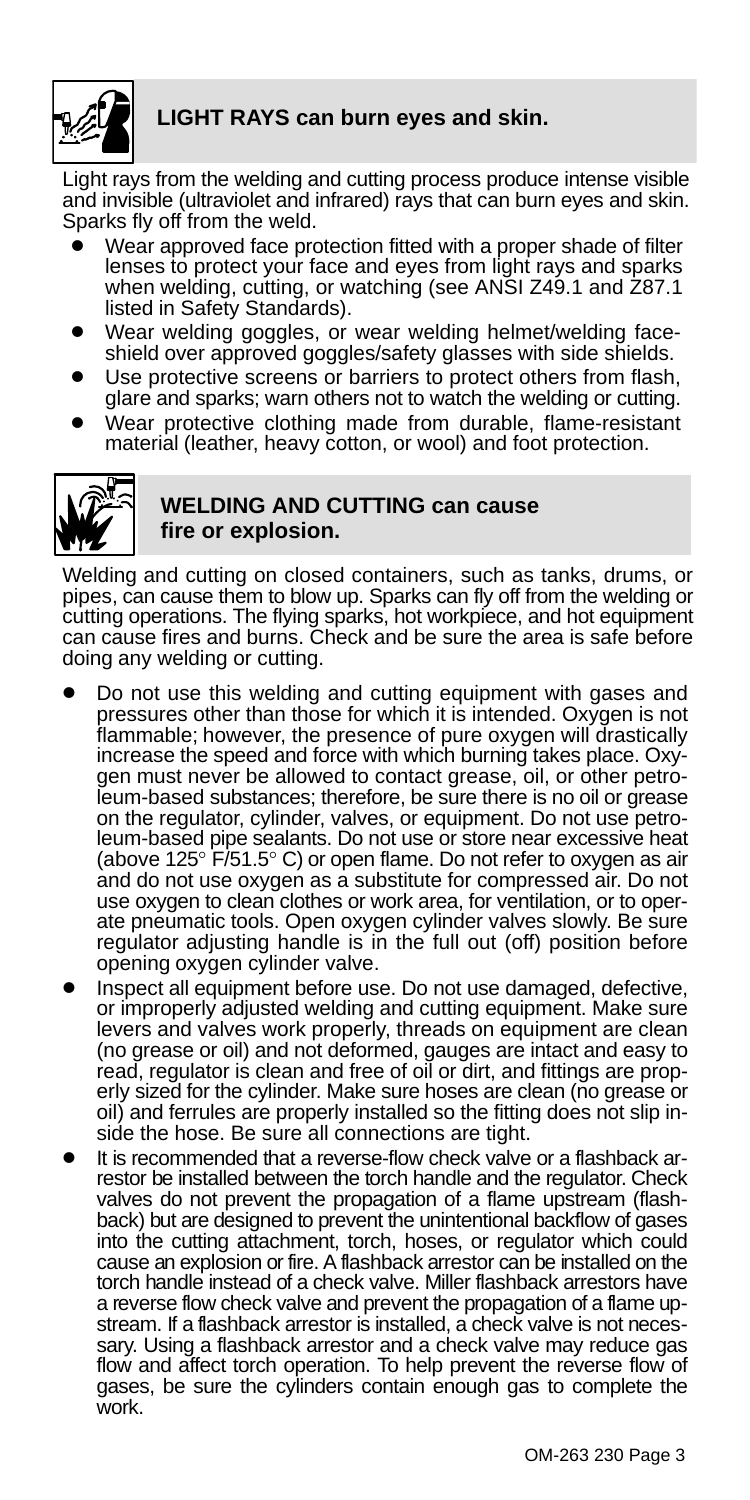- Perform work only in an area with a fireproof floor (concrete). Do not heat concrete because it may expand and explode violently.
- Perform work on a fireproof surface. Use heat resistant shields to protect nearby walls and flooring.
- Do not use if grease or oil is present on equipment or if equipment is damaged. Have equipment cleaned/repaired by a qualified person.
- Do not open a cylinder valve quickly or the regulator may be damaged and cause a fire.
- Do not open acetylene cylinder valve more than 3/4 turn. (For all gases except acetylene, open cylinder valve fully to backseal the cylinder valve.) Keep cylinder wrench on the cylinder for quick shut-off.
- Do not slightly open or "crack" acetylene cylinder valve to blow debris from the valve outlet. Remove the debris using nitrogen, air, or a clean, oil-free rag.
- Always purge gas from the system before lighting torch. Purge gas in a well-ventilated area and away from flame or sparks.
- Keep torch flame or sparks away from cylinder, regulator, and gas hose.
- Use only the gases recommended by the manufacturer of the oxy-fuel equipment being used.
- Never light a torch with matches or a lighter. Always use a striker.
- Do not use acetylene above 15 psi (103 kPa) flowing. It is acceptable to use acetylene regulators that indicate a static pressure up to 22 psi (151 kPa).
- Check oxy-fuel system for leaks with an approved leak detection solution or leak detector. Never test for gas leaks with a flame.
- Remove all flammables within 35 ft (10.7 m) of the welding or cutting operation. If this is not possible, tightly cover them with approved covers.
- Do not weld or cut where flying sparks can strike flammable material.
- Protect yourself and others from flying sparks and hot metal.
- Be alert that welding and cutting sparks and hot materials from welding and cutting can easily go through small cracks and openings to adjacent areas.
- Watch for fire, and keep a fire extinguisher nearby.
- Be aware that welding or cutting on a ceiling, floor, bulkhead, or partition can cause fire on the hidden side.
- Do not weld or cut on containers that have held combustibles, or on closed containers such as tanks, drums, or pipes unless they are properly prepared according to AWS F4.1 and AWS A6.0 (see Safety Standards).
- Do not weld or cut where the atmosphere may contain flammable dust, gas, or liquid vapors (such as gasoline).
- Wear oil-free protective garments such as leather gloves, heavy shirt, cuffless trousers, high shoes, and a cap.
- Do not use fuel gases to clean clothes or work area.
- Remove any combustibles, such as a butane lighter or matches, from your person before doing any welding or cutting.
- After completion of work, inspect area to ensure it is free of sparks, glowing embers, and flames.
- Follow requirements in OSHA 1910.252 (a) (2) (iv) and NFPA 51B for hot work and have a fire watcher and extinguisher nearby.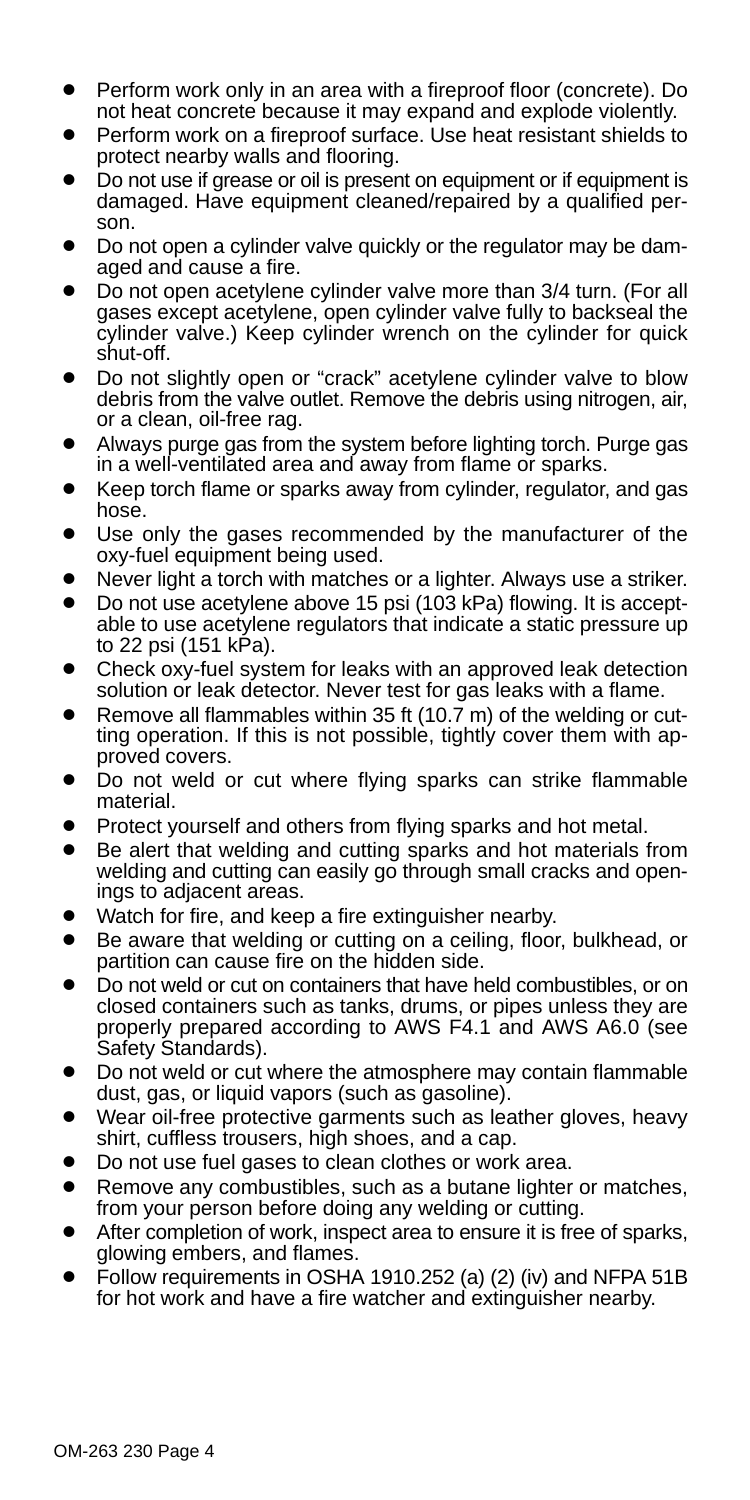<span id="page-6-0"></span>

#### **CYLINDERS can explode if damaged.**

Compressed gas cylinders contain gas under high pressure. If damaged, a cylinder can explode. Since gas cylinders are normally part of the welding or cutting process, be sure to treat them carefully.

- Protect compressed gas cylinders from excessive heat, mechanical shocks, physical damage, slag, open flames, and sparks.
- Install cylinders in an upright position by securing to a stationary support or cylinder rack to prevent falling or tipping. Do not lay acetylene cylinders on their sides or acetone will flow out of the cylinder and damage the equipment.
- Keep cylinders away from any arc welding, cutting, or other electrical circuits.
- Never drape a welding or cutting torch over a gas cylinder.
- Never weld or cut on a pressurized cylinder explosion will result.
- Use only correct compressed gas cylinders, regulators, hoses, and fittings designed for the specific application; maintain them and associated parts in good condition. Do not use compressed gas cylinder unless an approved gas regulator is attached to the gas valve.
- Turn face away from valve outlet when opening cylinder valve. Do not stand in front of or behind the regulator when opening the valve.
- Keep protective cap in place over valve except when cylinder is in use or connected for use.
- Use the right equipment, correct procedures, and sufficient number of persons to lift and move cylinders.
- Store compressed gas and oxygen cylinders in separate locations.
- Store empty cylinders with valves closed and caps in place.
- Do not modify or repair cylinders or valves. Store leaking acetylene cylinders outdoors in a safe area. Identify leaking cylinders and return them to the supplier.
- Dispose of used disposable cylinders according to the manufacturer's recommendations. Do not throw cylinders in fire.
- Follow instructions provided by the gas supplier and on compressed gas cylinders, associated equipment, and in Compressed Gas Association (CGA) publication P-1 listed in Safety Standards.



**FLYING METAL or DIRT can injure eyes.**

- Welding, cutting, chipping, wire brushing, and grinding cause sparks and flying metal.
- Wear welding goggles, or wear welding helmet/welding faceshield over approved goggles/safety glasses with side shields.

#### **1-3. California Proposition 65 Warnings**



**Welding or cutting equipment produces fumes or gases which contain chemicals known to the State of California to cause birth defects and, in some cases, cancer. (California Health & Safety Code Section 25249.5 et seq.)**



**This product contains chemicals, including lead, known to the state of California to cause cancer, birth defects, or other reproductive harm.** *Wash hands after use.*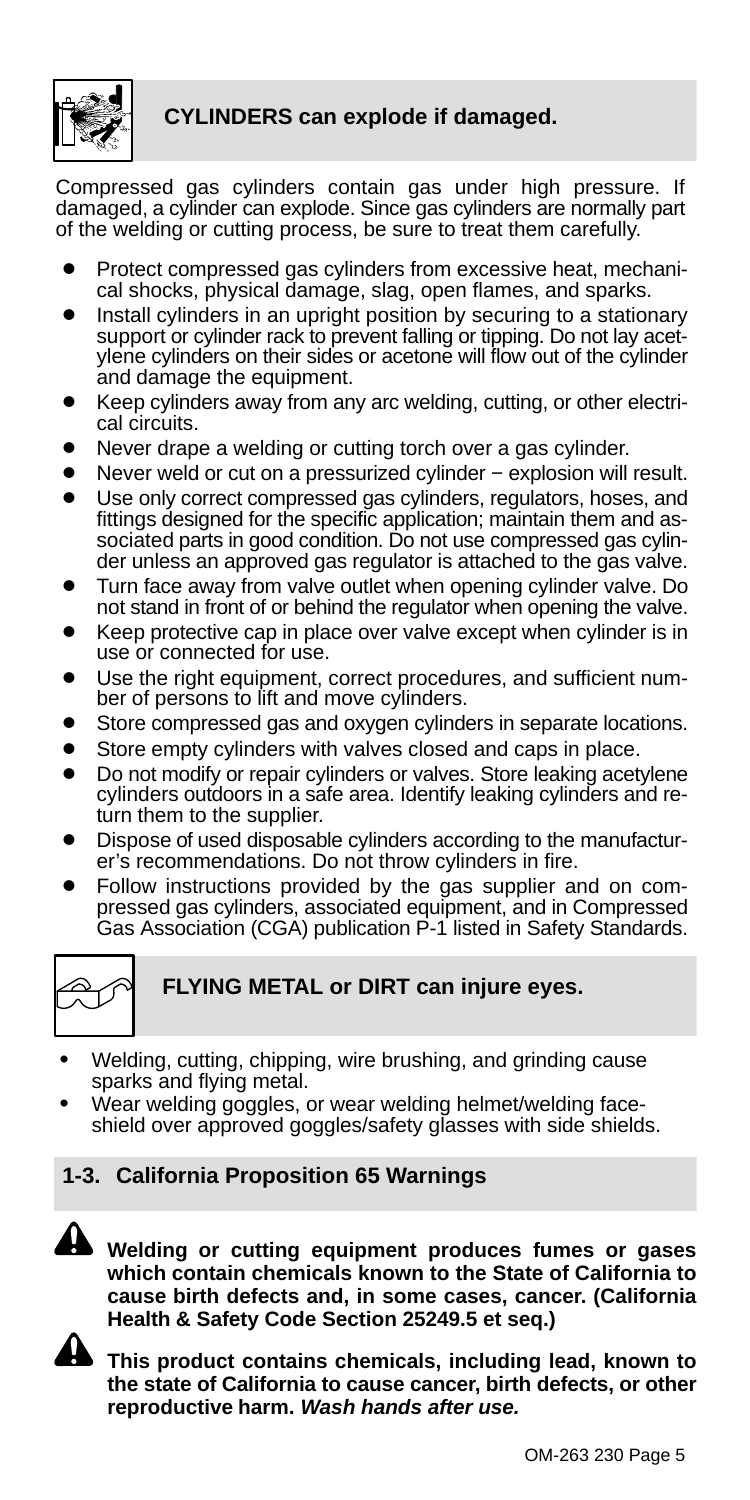#### <span id="page-7-0"></span>**1-4. Principal Safety Standards**

*Safety in Welding, Cutting, and Allied Processes,* ANSI Standard Z49.1, is available as a free download from the American Welding Society at http://www.aws.org or purchased from Global Engineering Documents (phone: 1-877-413-5184, website: www.global.ihs.com).

*Safe Practices for the Preparation of Containers and Piping for Welding and Cutting,* American Welding Society Standard AWS F4.1, from Global Engineering Documents (phone: 1-877-413-5184, website: www.global.ihs.com).

*Safe Practices for Welding and Cutting Containers that have Held Combustibles,* American Welding Society Standard AWS A6.0, from Global Engineering Documents (phone: 1-877-413-5184, website: www.global.ihs.com).

*Safe Handling of Compressed Gases in Cylinders,* CGA Pamphlet P-1, from Compressed Gas Association, 14501 George Carter Way, Suite 103, Chantilly, VA 20151 (phone: 703-788-2700, website:www.cganet.com).

*Acetylene,* CGA Pamphlet G-1, from Compressed Gas Association, 14501 George Carter Way, Suite 103, Chantilly, VA 20151 (phone: 703-788-2700, website:www.cganet.com).

*Safety in Welding, Cutting, and Allied Processes,* CSA Standard W117.2, from Canadian Standards Association, Standards Sales, 5060 Spectrum Way, Suite 100, Ontario, Canada L4W 5NS (phone: 800-463-6727, website: www.csa-international.org).

*Safe Practice For Occupational And Educational Eye And Face Protection,* ANSI Standard Z87.1, from American National Standards Institute, 25 West 43rd Street, New York, NY 10036 (phone: 212-642-4900, website: www.ansi.org).

*Standard for Fire Prevention During Welding, Cutting, and Other Hot Work,* NFPA Standard 51B, from National Fire Protection Association, Quincy, MA 02269 (phone: 1-800-344-3555, website: www.nfpa.org.)

OSHA, Occupational Safety and Health Standards for General Industry, Title 29, Code of Federal Regulations (CFR), Part 1910, Subpart Q, and Part 1926, Subpart J, from U.S. Government Printing Office, Superintendent of Documents, P.O. Box 371954, Pittsburgh, PA 15250-7954 (phone: 1-866-512-1800) (there are 10 OSHA Regional Offices—phone for Region 5, Chicago, is 312-353-2220, website: www.osha.gov).

*Applications Manual for the Revised NIOSH Lifting Equation*, The National Institute for Occupational Safety and Health (NIOSH), 1600 Clifton Rd, Atlanta, GA 30333 (phone: 1-800-232-4636, website: www.cdc.gov/NIOSH).

*Recommended Practices for Safe Oxyfuel Gas Cutting Torch Operation* C4.2/C4.2M, and *Recommended Practices for Safe Oxyfuel Gas Heating Torch Operation* C4.3/C4.3M from Global Engineering Documents (phone: 1-877-413-5184, website: www.global.ihs.com).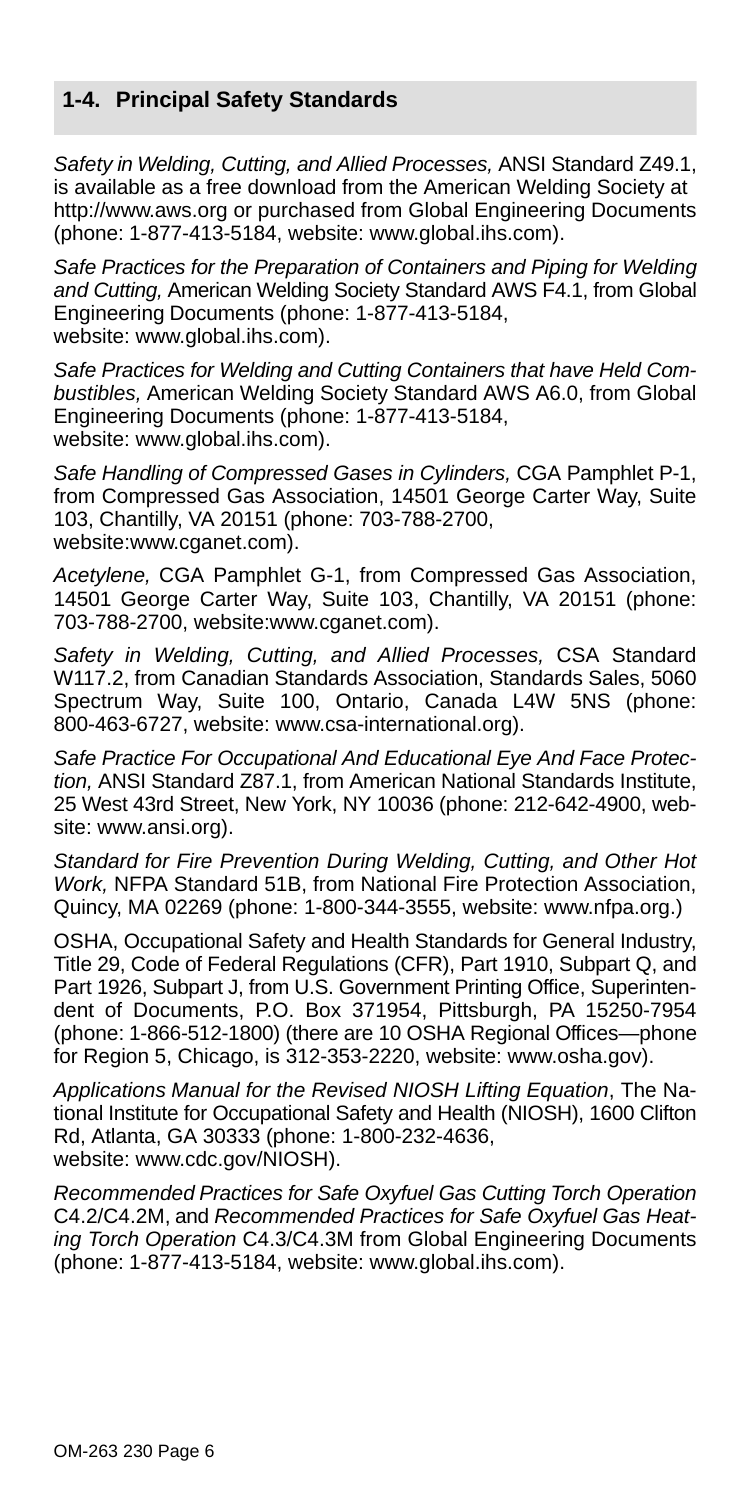## **SECTION 2 − INTRODUCTION**

<span id="page-8-0"></span>

**Inspect all equipment before use. Do not use damaged, defective, or improperly adjusted welding and cutting equipment. Make sure levers and valves work properly, threads on equipment are clean (no grease or oil) and not deformed, gauges are intact and easy to read, regulator is clean and free of oil or dirt, and fittings are properly sized for the cylinder. Make sure hoses are clean (no grease or oil) and ferrules are properly installed so the fitting does not slip inside the hose. Be sure all connections are tight and there are no leaks in the system.**

This booklet offers basic information regarding Smith pressure regulators. Given reasonable care, the regulators will provide trouble-free use for many years.

## **SECTION 3 − HAZARDOUS EVENTS**



The following events are very hazardous and can occur in any oxy-fuel system. It is important to understand these hazards and know how to prevent them.

**Backfire:** The return of the flame into the torch, usually accompanied by a popping sound. The flame may be extinguished or it may re-appear at the tip end.

**Sustained Backfire:** The return of the flame into the torch that continues to burn inside the torch with a hissing or squealing sound.

**Flashback:** The return of a flame into and through the torch or into the hose. In some instances it can reach the regulator and even enter the cylinder. This is generally caused by the mixing of the oxygen and fuel gas in the system. This is a very dangerous situation that can cause an explosion anywhere in the system. This is why purging is so important (see Section [7](#page-12-0)).

## **SECTION 4 − ASSOCIATED HAZARDS OF RECOMPRESSING PURE OXYGEN**



**Open oxygen cylinder valves slowly. Opening an oxygen cylinder valve quickly can cause a fire or explosion. Be sure regulator adjusting handle is in the full out (off) position before opening an oxygen cylinder valve.**

Recompressing high pressure oxygen in a low pressure cavity may create heat, resulting in combustion. For combustion to occur, oxygen, fuel, and kindling temperatures must be present. All of these components may be present when oxygen is recompressed by opening the tank valve too quickly.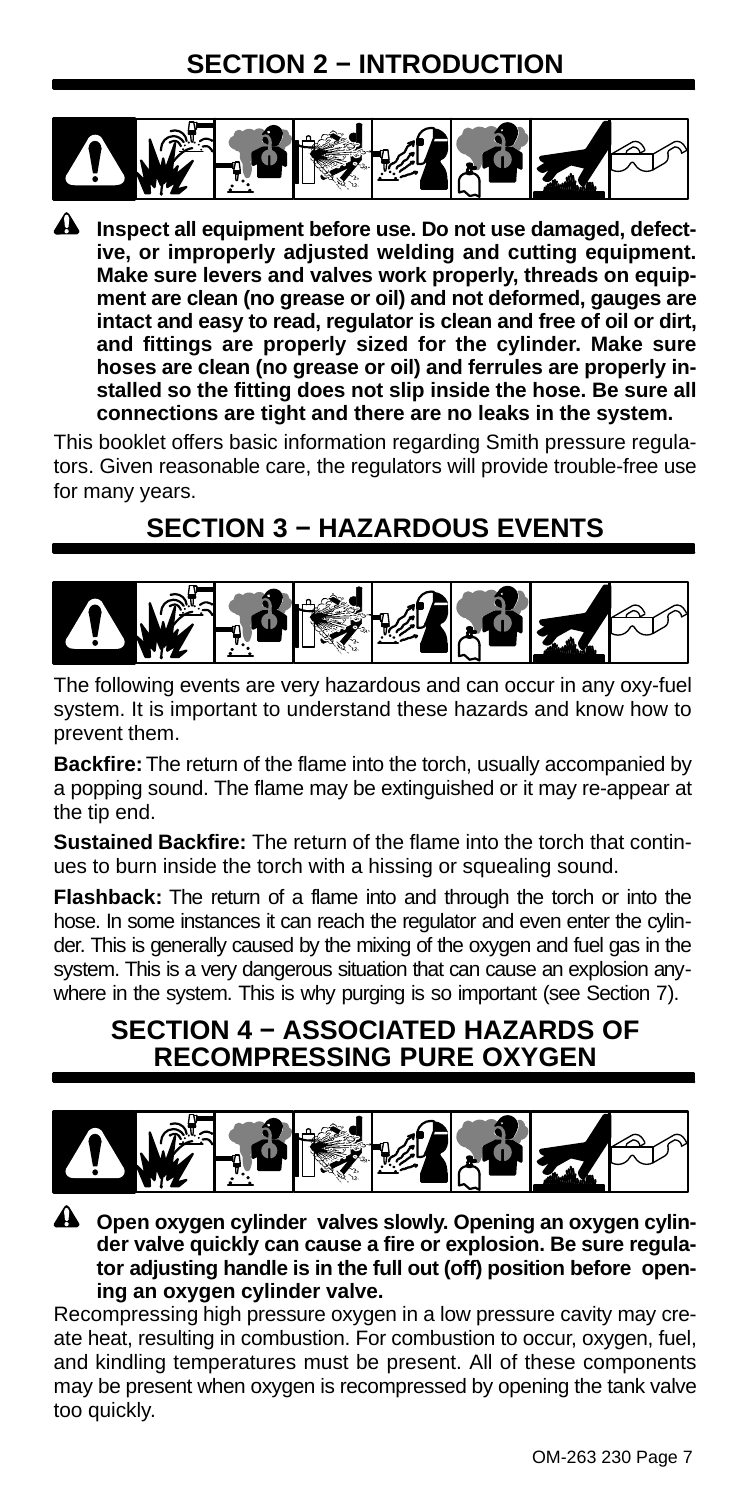<span id="page-9-0"></span>**Oxygen:** High purity oxygen accelerates the rate of combustion, increases heat output, and lowers the combustible point at which various materials will burn.

**Fuel:** The fuel for combustion may be the regulator itself if enough heat is produced to reach the kindling temperature of the regulator's components.

**Kindling Temperatures:** Enough heat may be generated to ignite the regulator components by the friction created when recompressing high-pressure oxygen. This heat is known as the heat of recompression.

- **A** If an internal fire or flashback occurs (indicated by a whistling **sound or inverted flame), do the following:**
- **Turn off the torch oxygen valve immediately.**
- **Turn off the torch fuel valve.**
- **Turn off the oxygen cylinder valve.**
- **Turn off the fuel gas cylinder valve.**

Do not relight the torch until the equipment has cooled to the touch and the flashback cause has been determined and corrected.

## **SECTION 5 − SPECIALTY GASES − SAFETY AND TECHNICAL INFORMATION**



#### **5-1. Information On Compressed Gases**

- *Contact your equipment supplier if you have a requirement or concern not covered in the booklet.*

Gaseous and liquefied compressed gases may be categorized in the following classifications: flammable, oxidant, corrosive, inert, and toxic. Because these products may also be gases or liquids under pressure, the hazards accompanying high pressure and low temperature may also be present. The properties of a gas place it in one or a number of categories. Certain basic rules must be followed in order to handle specialty gases safely:

- Know the hazards associated with the gas.
- Know and understand the physical and chemical properties of the gas.
- Observe the necessary general precautions to be taken in the use of specialty gases and the precautions specific to the gas.

In addition to the safe handling and storage procedures presented in this section, the Compressed Gas Association and the Department of Transportation provide detailed gas safety information and regulations.

#### **5-2. Gas Classifications**

#### **A. Flammable**

Flammable gases, when mixed with air, oxygen or other oxidants, burn or explode upon ignition, depending upon the degree of confinement. Each flammable gas has a gas−in−oxidant concentration range within the limits of which the gas may be ignited. Flammable ranges are expressed in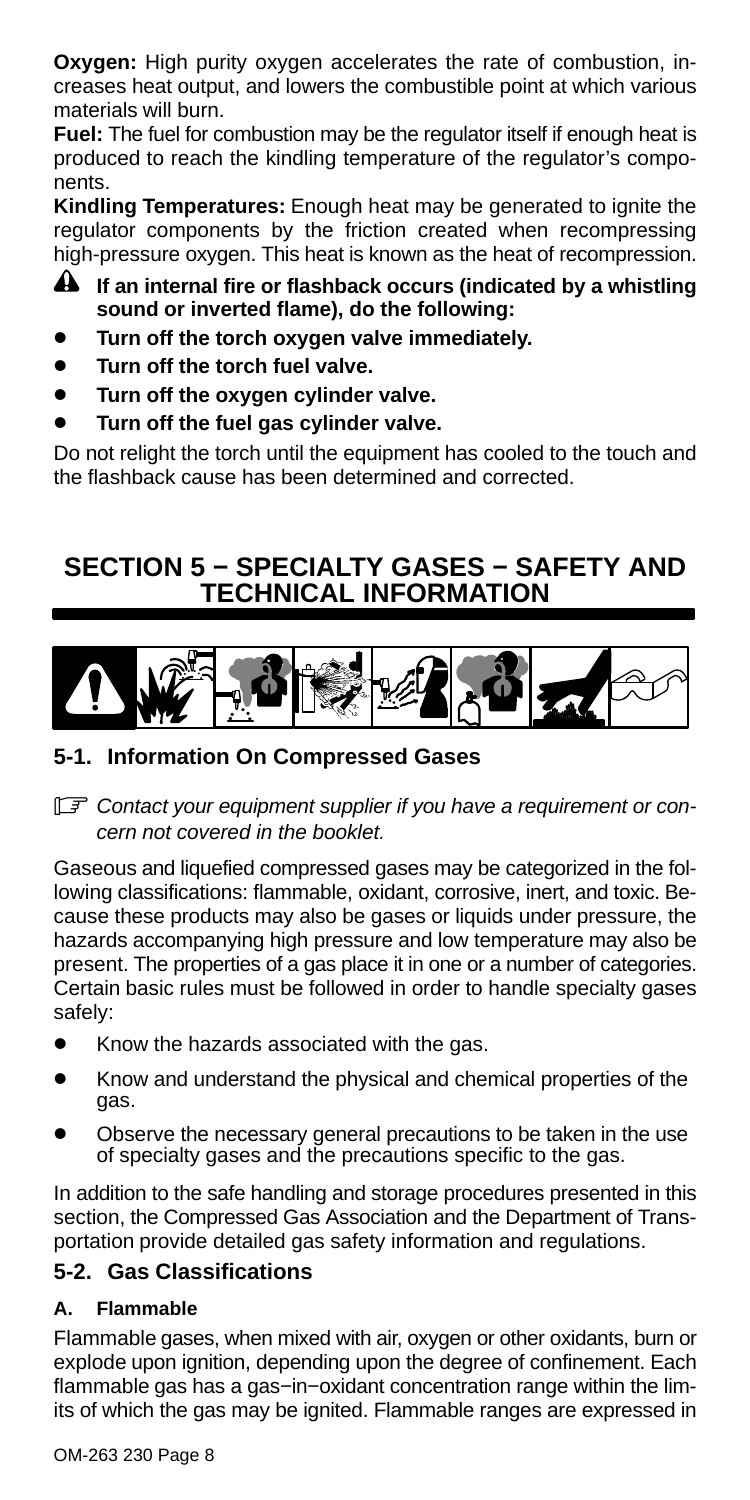terms of air at ambient temperature and atmospheric pressure. A change in temperature, pressure, or oxidant concentration may vary the flammable range considerably. Mixtures above and below the flammable range do not ignite. As a precaution in handling flammables, care must be taken to eliminate all possible sources of ignition through the proper design of facilities, the installation of approved electrical systems, and the restriction of smoking and use of open flames. An explosimeter should be used to determine the existence of a flammable mixture in areas of suspected leakage.

#### **B. Oxidant**

A number of gases, although nonflammable, may initiate and support combustion. Materials that burn in air burn more vigorously or even explosively in oxygen and certain other oxidants. All possible sources of ignition must be eliminated when handling oxidants. Oxidants must not be stored with combustible materials. Oil, grease, or other readily combustible substances must not come in contact with cylinders or equipment used in oxidant service.

#### **C. Corrosive**

Corrosives are those products that erode and deteriorate materials with which they come in contact; such as metals, fabrics, and human tissue. Some gases, although not corrosive in their anhydrous form, become corrosive in the presence of water. Special care must be taken when selecting the proper construction materials for equipment in which corrosives are handled. Gases that do not cause deterioration but induce inflammation of human tissue are irritants. Inflammation of the tissue may occur after immediate, prolonged or repeated contact with the irritant. Protective clothing and equipment must be used to minimize exposure to corrosive or irritating materials.

#### **D. Inert**

Gases that at ordinary temperatures and pressure do not react with other materials are classified as inert. If released in a confined area, inert gases may displace the oxygen content of the air below the level necessary to sustain life. Asphyxiation, therefore, is the hazard associated with inert products. Adequate ventilation and monitoring of the oxygen content of confined areas minimizes the possibility of asphyxiation.

#### **E. Toxic**

Toxic materials are those substances that may chemically produce injurious or lethal effects. The degree of toxicity and the effects vary with the compound. Some gases are especially harmful because they do not provide adequate warning of their presence (by color, odor, etc.) at low levels of concentration. Also, some products that are nontoxic in themselves may react with certain chemicals or decompose at elevated temperatures to produce toxic materials. Adequate ventilation, protective clothing, and suitable breathing equipment must be used to minimize exposure.

#### **F. High Pressure**

Specialty gases are compressed to pressures up to 6000 psig (4137 kPa). A sudden release of pressure may cause serious damage to personnel and equipment by propelling a cylinder or whipping a line. Factors that must be considered when choosing construction materials and designing gas−handling systems are the temperature, the pressure of the gas, and the possibility of pressure buildup in the system.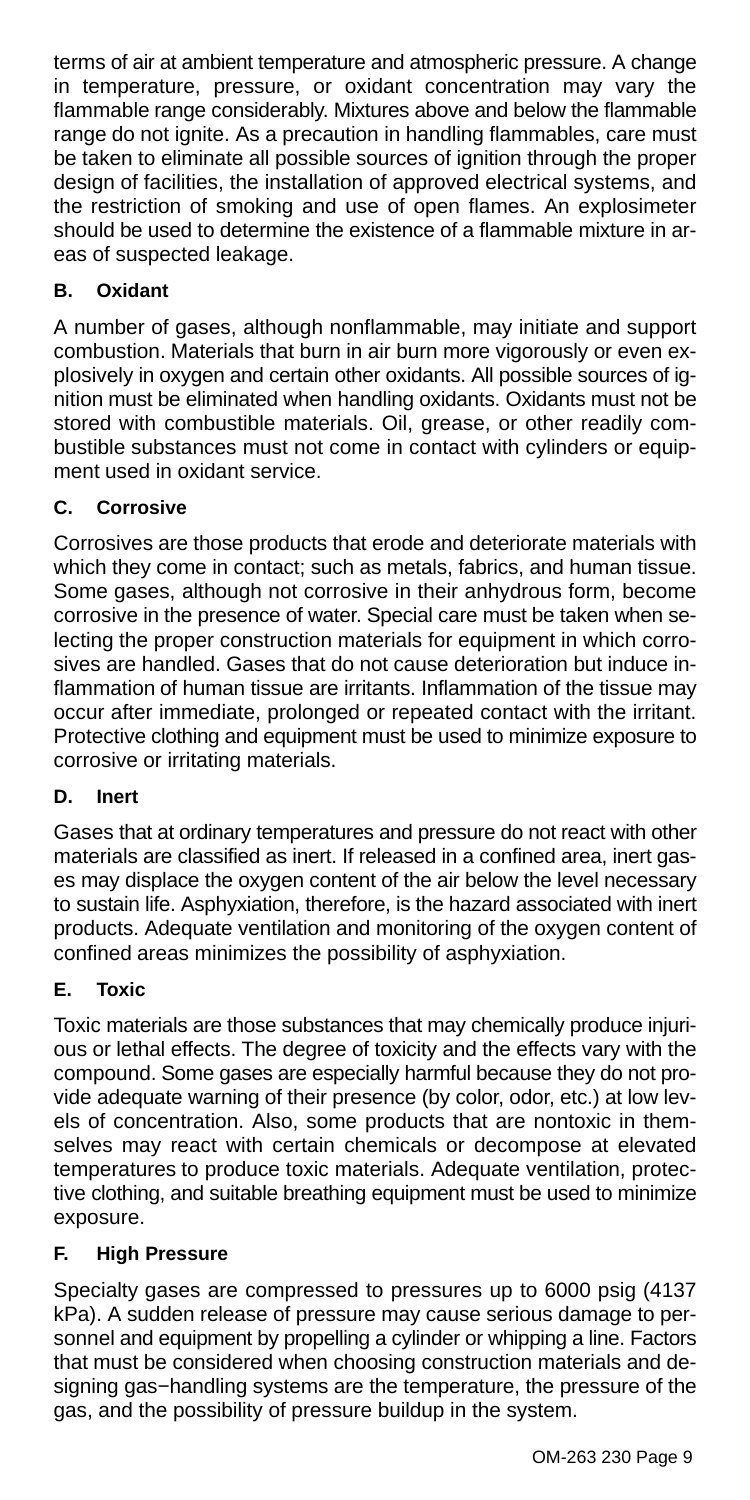## <span id="page-11-0"></span>**SECTION 6 − PRE-INSTALLATION PROCEDURES: REGULATORS**



- **A** Do not use this equipment unless you are trained in its proper **use or are under competent supervision. Follow the procedures described in this booklet every time you use the equipment. Failure to follow these instructions may cause fire, explosion, asphyxiation, property damage, or personal injury. This equipment must be used in accordance with all Federal, State, and local regulations as well as DOT (Department of Transportation) and CGA (Compressed Gas Association) regulations. Contact your gas supplier for more information on the proper use of compressed gases.**
- **A** Regulators must be used only with the gases and pressures for **which they are designed. Consult a safety data sheet (SDS) for gases used to determine compatibility of gases and regulator components (available from your gas supplier).**
- 1. Check the designed pressure rating of the regulator (labeled or stamped on the regulator body) and the scale range of the pressure gauges. The pressure ratings must be adequate for the cylinder pressure and the operating pressure.
- 2. Verify the materials used in the construction of the regulator are compatible with the intended gas service.
- 3. Verify the regulator inlet connection is compatible with the cylinder outlet valve connections.
- 4. Install a check valve purge assembly and pressure relief devices in the operating system as required.
- 5. Do not interchange pressure regulators or other equipment that was used with different gases unless you are sure the gases are compatible.
- 6. Do not use regulator equipment for oxygen service that has been in other gas service.
- 7. If the regulator has an open port, that port must be assembled for its intended use.
- 8. If gauges are used with the regulator and the regulator is UL listed, the following requirements apply:
	- A. Gauges over 1,000 psi (6895 kPa) should be UL listed per UL standard 404.
	- B. Gauges under 1,000 psi (6895 kPa) should be UL recognized per UL standard 252.
- 9. Do not use pressure regulators in ambient temperatures below −40˚F (−40˚C) or above 140˚F (60˚C).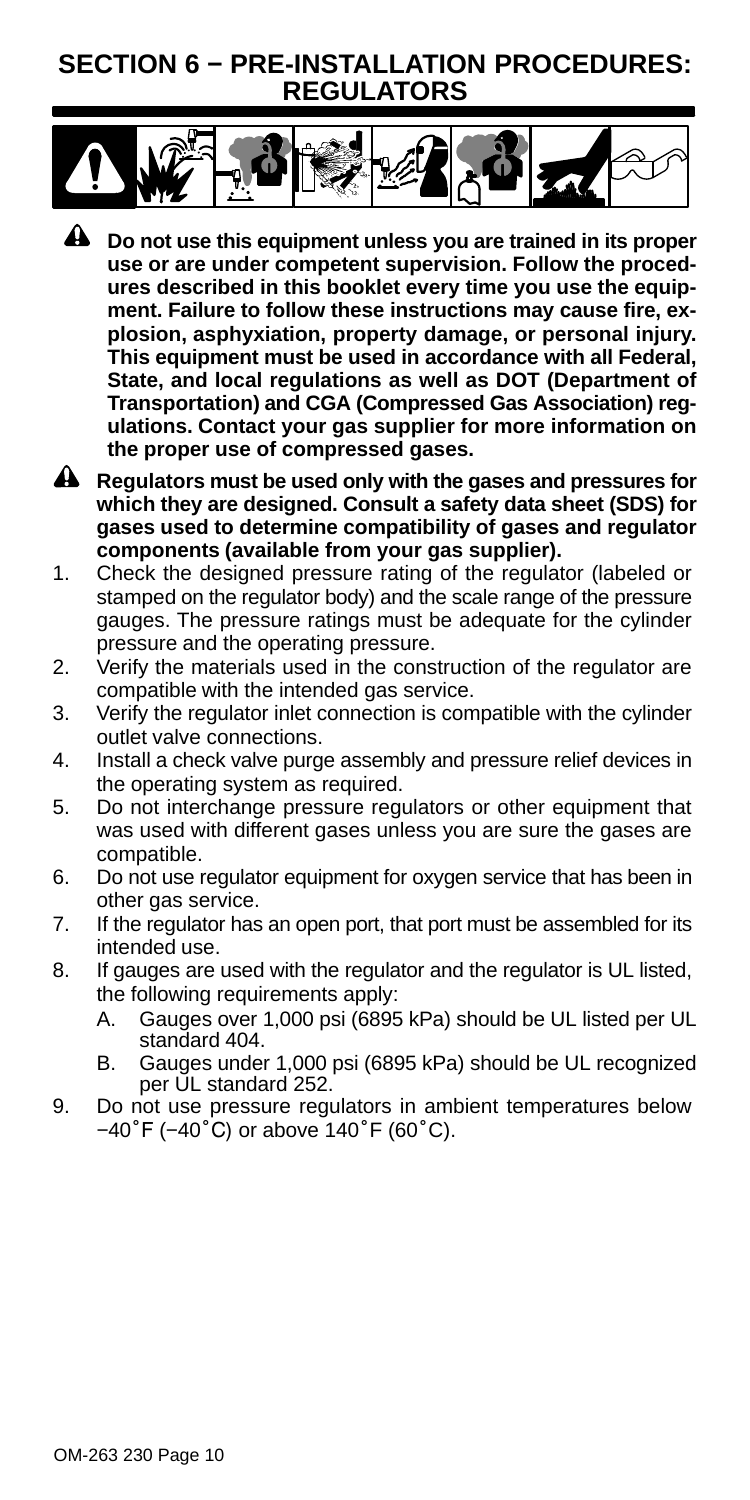## <span id="page-12-0"></span>**SECTION 7 − INSTALLATION AND OPERATION**



**A** Inspect all equipment before use. Do not use damaged, defect**ive, or improperly adjusted welding and cutting equipment. Make sure levers and valves work properly, threads on equipment are clean (no grease or oil) and not deformed, gauges are intact and easy to read, regulator is clean and free of oil or dirt, and fittings are properly sized for the cylinder. Make sure hoses are clean (no grease or oil). Be sure all connections are tight and there are no leaks in the system.**



- 1. Attach the regulator to the cylinder valve and tighten firmly with a wrench.
- 2. Connect the operating system to the regulator outlet.
- 3. Turn the regulator adjusting handle counterclockwise until the adjusting handle turns freely (no spring load) or until the adjusting handle is against the mechanical stop. (This allows the regulator valve to close).
- 4. Close the regulator outlet valve (if used).
- **A** Do not stand in front of or behind the regulator when opening **the cylinder valve. Never open a cylinder valve suddenly as this can damage a regulator or cause an oxygen regulator fire.**
- 5. Slowly open the cylinder valve until the full cylinder pressure is indicated on the high pressure regulator gauge. Then, open the cylinder valve all the way. This high pressure gauge should read the cylinder pressure. The delivery gauge should read zero (0).
- 6. With the valve at the outlet of the regulator closed and the adjusting handle tension released, leave pressure on the inlet for 5–10 minutes. Delivery pressure gauge should not indicate any pressure increase. A pressure increase indicates gas leakage past the regulator valve seat.

#### **A** Do not use the regulator if gas leakage occurs.

- 7. Turn the adjusting handle clockwise to set a normal delivery pressure.
- **Do not use the regulator if you are unable to attain a desired pressure or the pressure continues to rise above the set point.**
- 8. If the unit functioned properly in the previous step, close the cylinder valve and note the readings of both the inlet and delivery pressure gauges. After 5–10 minutes, a drop in the reading of either gauge indicates a leak in the system.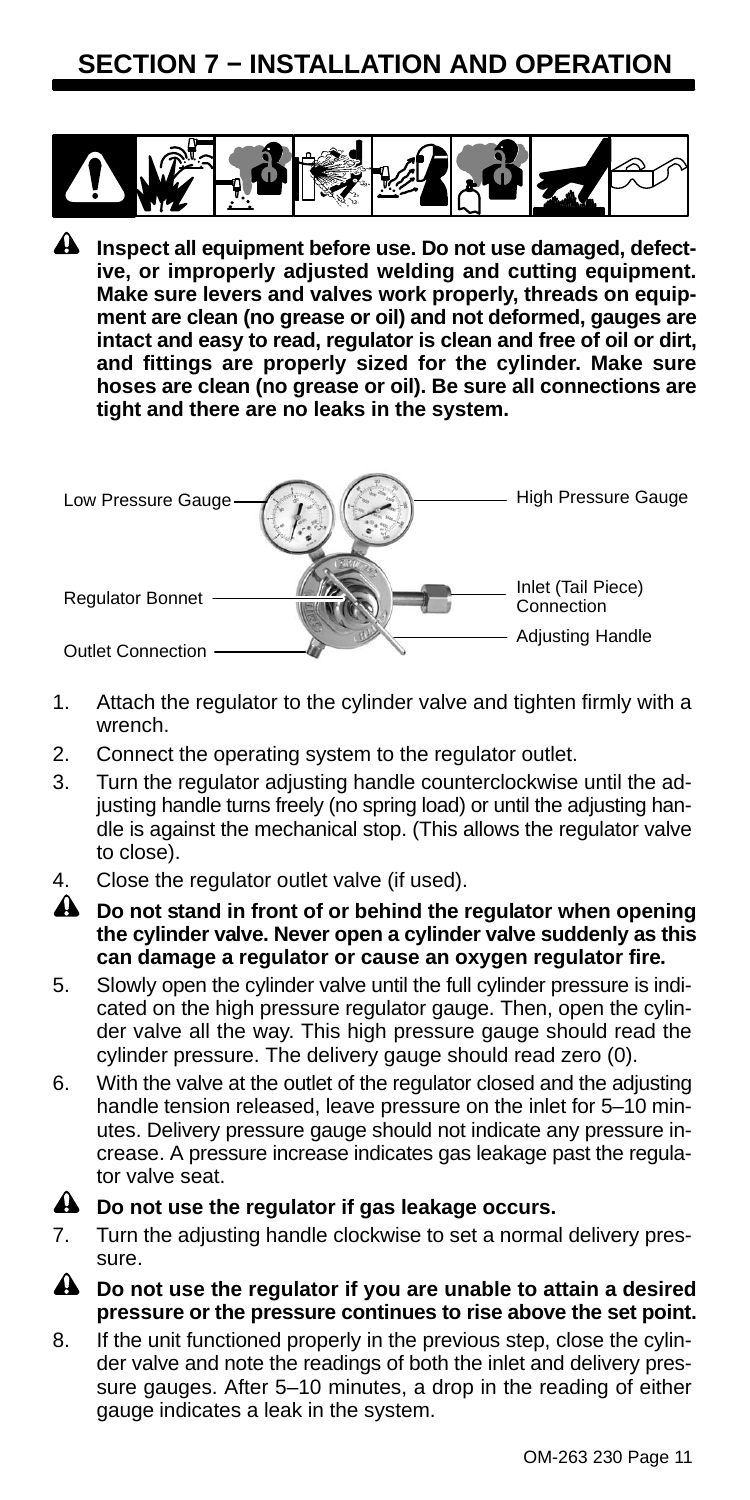- <span id="page-13-0"></span>**Use an approved oil-free leak detection fluid to locate possible leaks at the inlet, any threaded port, through the regulator diaphragm or through the outlet valve. PTFE tape is an acceptable pipe thread sealant. If other sealing materials are preferred, those materials must be compatible with the gas that is being used in the system.**
- 9. If a leak is indicated, relieve all pressures from the regulator and retighten the connections.
- **Do not use the regulator if a leak continues or is found at the diaphragm or outlet valve.**
- 10. If the system is determined to be leak free, turn the adjusting handle clockwise until the desired pressure setting is indicated on the delivery pressure gauge.
- 11. Open the outlet valve to purge the system. Adjust the regulator adjusting handle to obtain the desired pressure setting at the flow conditions.

*NOTICE − A regulator is not intended to be used as a shut−off device. Close the cylinder valve when system is not in use. Install a pressure relief device downstream of the regulator or outlet valve to protect the process equipment if operating pressures rise.*

## **SECTION 8 − SYSTEM SHUTDOWN**



- 1. Close the cylinder valve.
- 2. Release all gas from the regulator and/or system so that both gauges read zero (0). If the gas is flammable, an oxidant, corrosive, or toxic, take appropriate measures to render it harmless by employing a suitable disposable system before venting the gas to the atmosphere.
- 3. Turn the adjusting handle counterclockwise until all spring load is released or the adjusting handle reaches the mechanical stop.
- 4. Close the outlet valve.
- 5. Disconnect the regulator.
- 6. If the regulator is to remain out of service, protect the inlet and outlet fittings from dirt, contamination or mechanical damage.
- 7. Replace the cylinder valve cap.

## **SECTION 9 − PERFORMANCE CHARACTERISTICS**



The following information is intended to help you determine if the regulator is performing properly.

#### **A. Indications Of Proper Performance**

The delivery pressure drops when flow is started and/or increased.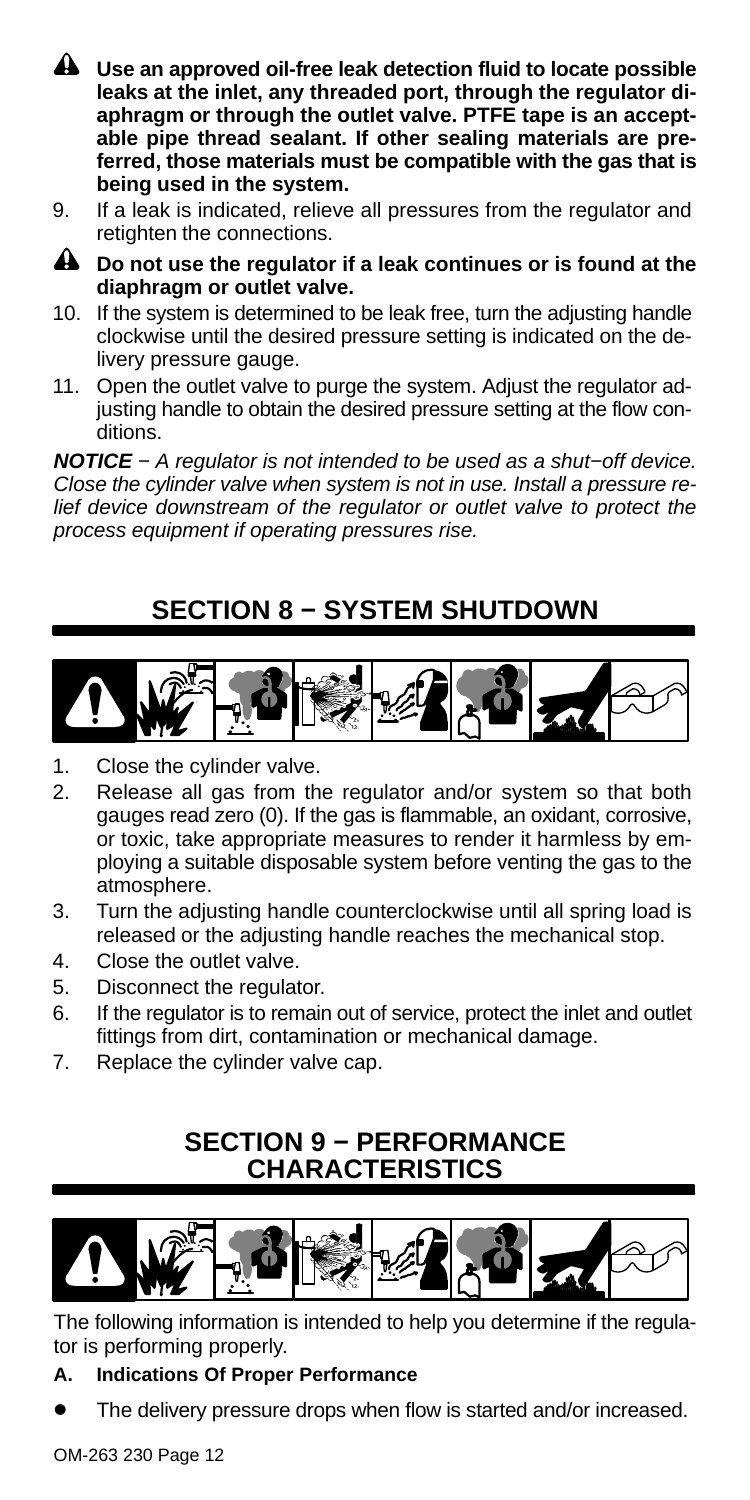- <span id="page-14-0"></span> The delivery pressure rises when flow is stopped. This difference in delivery pressure between flow and no flow condition is called "lockup."
- The delivery pressure of a single stage regulator increases as the supply/cylinder pressure decays (as the cylinder is emptied). This will not happen with a 2-stage regulator until the supply pressure drops below the first-stage set pressure of 250 psig (1724 kPa). The exception is 250 psig (1724 kPa) delivery range regulators, which are set at 400 psig (2758 kPa).

#### **B. Indications Of Improper Performance**

- The delivery pressure continues to rise when flow is stopped (lock− up) without a change in adjusting-handle position. This condition indicates valve seat wear or contamination with foreign materials (which allows gas to leak to the delivery side). This condition is re-ferred to as "creep." If this condition exists, remove regulator from service and have it repaired or replaced.
- A significant drop in delivery pressure during normal flow conditions indicates internal blockage. Check inlet connection filters for contamination. If this condition exists, remove regulator from service and have it repaired or replaced.

## **SECTION 10 − CARE AND MAINTENANCE**



**Periodic inspection and maintenance of the pressure regulator is essential for continued safe and satisfactory operation. The frequency of servicing will depend on duty cycle and type of gas.**

Inspect regulator monthly. If the regulator is used under normal, non-corrosive conditions, perform annual maintenance (such as removing deposits left by gas and replacing any worn or damaged parts). Inspect and maintain the regulator more frequently if the system is subject to a high duty cycle or is used in corrosive conditions. Regulators requiring service repair should be sent to your equipment supplier.

#### **A. Inspection**

Follow these steps to inspect regulator:

- 1. Inspect gauges to assure they read zero (0) when all pressure is released from the system.
- 2. With adjusting handle turned counterclockwise (to release all spring tension), slowly open cylinder valve. The high pressure gauge should read cylinder pressure and the delivery gauge should read zero (0).
- 3. With valve at outlet of regulator closed and adjusting handle tension released, leave pressure on inlet for 5–10 minutes. The delivery pressure gauge should not indicate any pressure increase. A pressure increase indicates leakage past the regulator valve seat.
- **If leakage is indicated, remove regulator from service and have it repaired or replaced.**
- 4. Turn adjusting handle clockwise to set a nominal delivery pressure. If you are unable to attain desired pressure setting or if delivery pressure continues to rise above set point, remove regulator from service and have it repaired or replaced.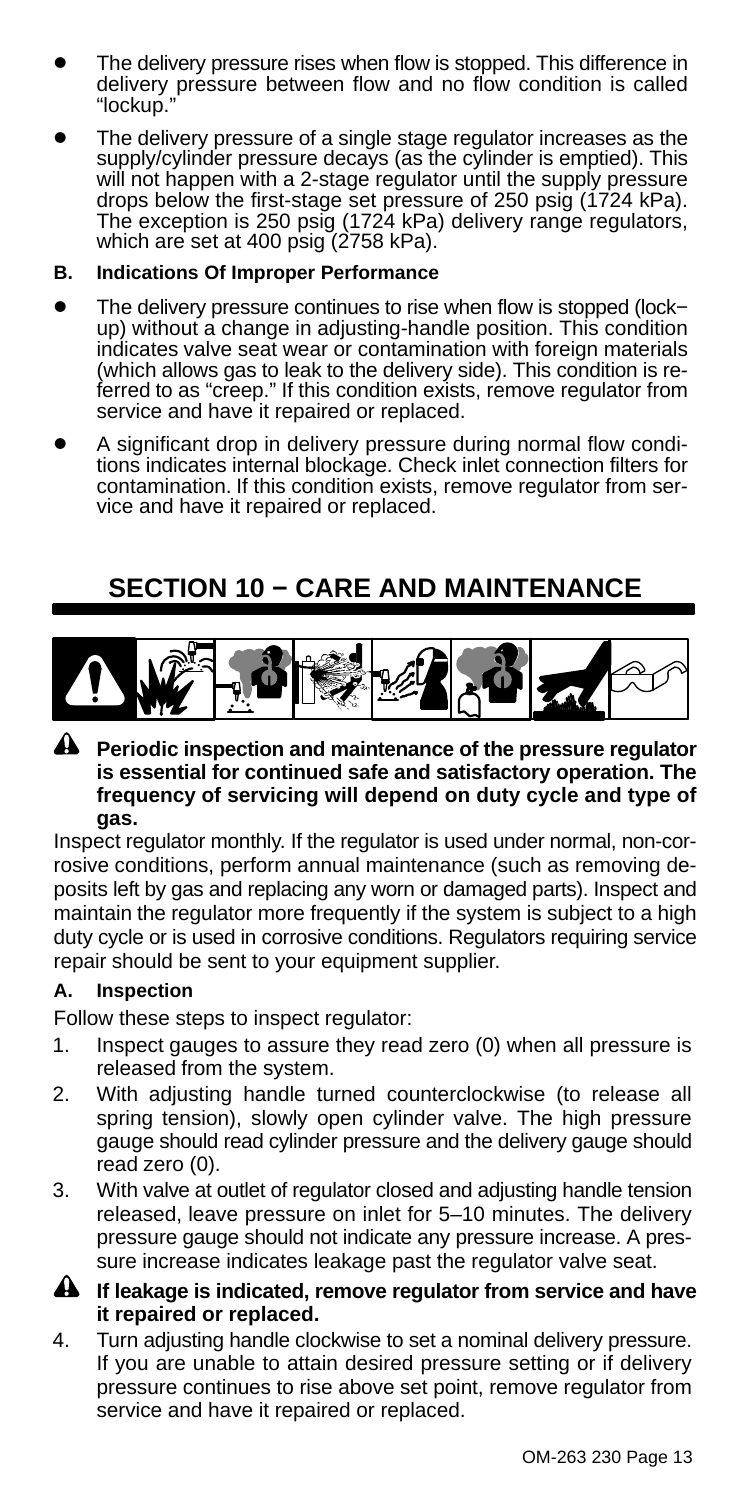- 5. If unit functions properly in the previous step, close cylinder valve and note the readings of both the inlet and delivery pressure gauges. After 5–10 minutes, a drop in reading of either gauge indicates a leak in the system.
- **Use an approved oil-free leak detection fluid to locate possible leaks at the inlet, any threaded port, through the regulator diaphragm, or through the outlet valve. PTFE tape is an acceptable pipe thread sealant. If other sealing materials are preferred, those materials must be compatible with the gas that is being used in the system.**
- 6. If leak is at the inlet or at a threaded port, relieve all pressure from the regulator and then tighten. if leak continues or is found at the diaphragm and outlet valve, remove regulator from service and have it repaired or replaced.

#### **B. Storage**

- 1. Regulators taken out of service for extended periods should receive proper care to extend their service life.
- 2. Regulators used in a non-corrosive gas service should be wiped clean with a clean, dry, lint-free cloth and sealed in a plastic bag for storage in a dry area at room temperature.
- 3. Regulators used in a corrosive gas service should be well flushed with dry nitrogen and sealed in a plastic bag. Regulators used for corrosive service may continue to corrode in storage after exposed to atmospheric oxygen and moisture.

#### **C. Repair Service**

Any regulator in need of service should be returned to your equipment supplier for evaluation.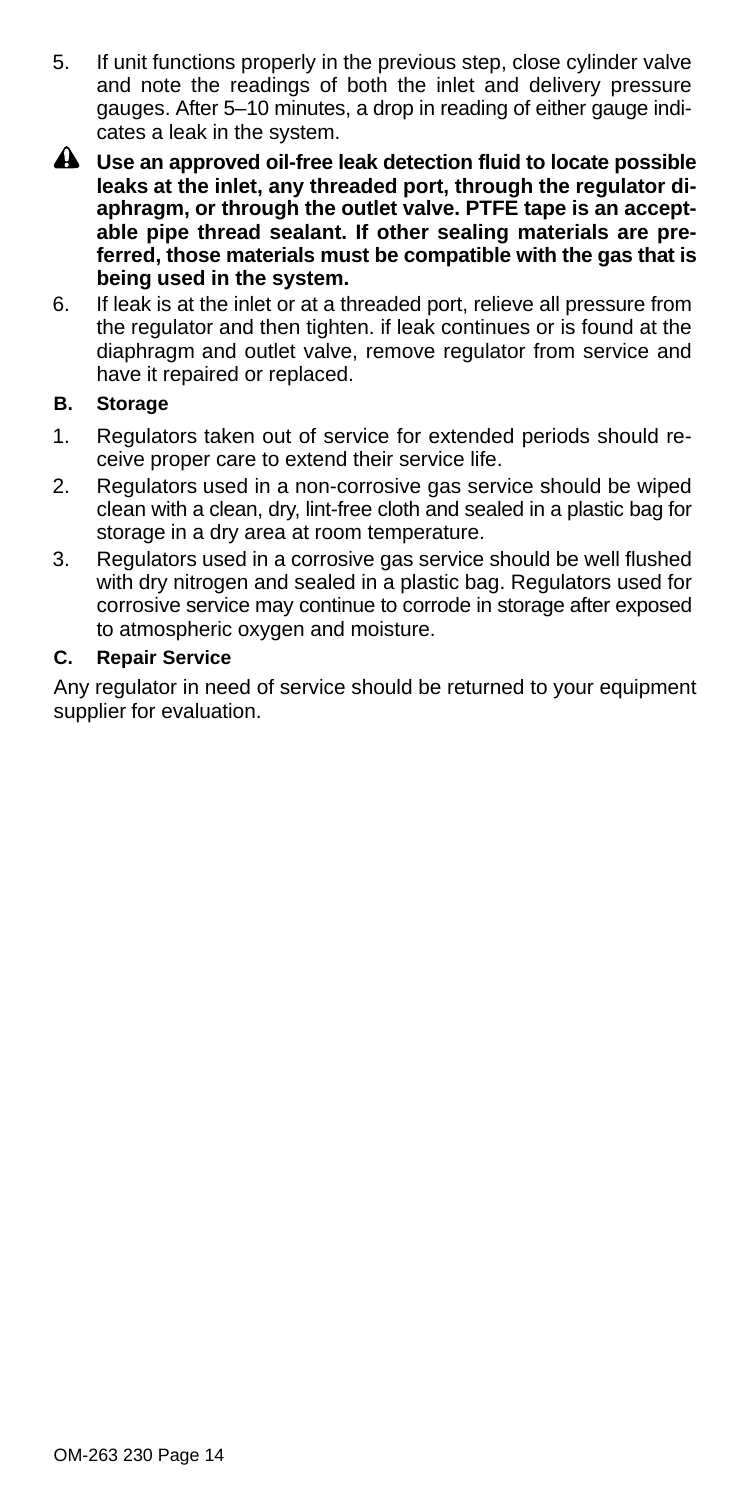

#### **Effective July 1, 2013 (For Oxy-Fuel and Pressure Regulation Equipment with a date code of BDG or newer)**

This limited warranty supersedes all previous Miller warranties and is exclusive with no other guarantees or warranties expressed or implied.

LIMITED WARRANTY - Subject to the terms and conditions below, Miller Electric Mfg. Co., Appleton, Wisconsin, warrants to its original retail purchaser that new Miller equipment sold after the effective date of this limited warranty is free of defects in material and workmanship at the time it is shipped by Miller. THIS WARRANTY IS EXPRESSLY IN LIEU OF ALL OTHER WAR-RANTIES, EXPRESS OR IMPLIED, INCLUDING THE WARRANTIES OF MERCHANTABILITY AND FITNESS. Within the warranty periods listed below, Miller will repair or replace any warranted parts or components that fail due to such defects in material or workmanship. Miller must be notified in writing within thirty (30) days of such defect or failure, at which time Miller will provide instructions on the warranty claim procedures to be followed. Miller shall honor warranty claims on warranted equipment listed below in the event of such a failure within the warranty time periods. All warranty time periods start on the delivery date of the equipment to the original end-user purchaser, and not to exceed one year after the equipment is shipped to a North American distributor or eighteen months after the equipment is shipped to an International distributor.

- 1. Lifetime Warranty Parts and Labor
	- Torch Handles, Cutting Attachments, Straight Cutting Torches and Machine Torches stamped with a "LIFETIME" inscription. The use of tips other than genuine Miller tips may void the lifetime warranty.
- 2. 3 Years Parts and Labor
	- Toughcut Outfits, Series 30, 32, 35, 36, 40, 46 Regulators, and all Flowmeters, Flow Gauges, and Flowmeter Regulators
- 3. 2 Years Parts and Labor
	- Series 250, 820, and Smith-Branded Specialty Gas Regulators
- 4. 1 Year Parts and Labor
	- \* Gas Axe Cutting Torches, HVAC/Purge Regulators, 3-Stage Ni-trogen Low-Pressure Blanketing Regulators, Gas Savers, Gas Mixers, and all other Oxy-Fuel Products
	- SMITH BRANDED PRODUCTS The Little Torch, Quickbraze Torch, Handi-Heet/Silver Smith Torch
- 5. 90 Days Parts and Labor Corrosive Service Regulators

#### **Miller's True Blue® Limited Warranty shall not apply to:**

- 1. Consumable components; oxy-fuel cutting, welding, and heating tips, or parts that fail due to normal wear.
- 2. Items furnished by Miller, but manufactured by others. These items are covered by the manufacturer's warranty, if any.
- 3. Equipment that has been modified by any party other than Miller, or equipment that has been improperly installed, improperly operated or misused based upon industry standards, or equipment which has not had reasonable and necessary maintenance, or equipment which has been used for operation outside of the specifications for the equipment.

MILLER PRODUCTS ARE INTENDED FOR PURCHASE AND USE BY COMMERCIAL/INDUSTRIAL USERS AND PERSONS TRAINED AND EX-PERIENCED IN THE USE AND MAINTENANCE OF WELDING EQUIP-MENT. In the event of a warranty claim covered by this warranty, the exclusive remedies shall be, at Miller's option: (1) repair; or (2) replacement; or, where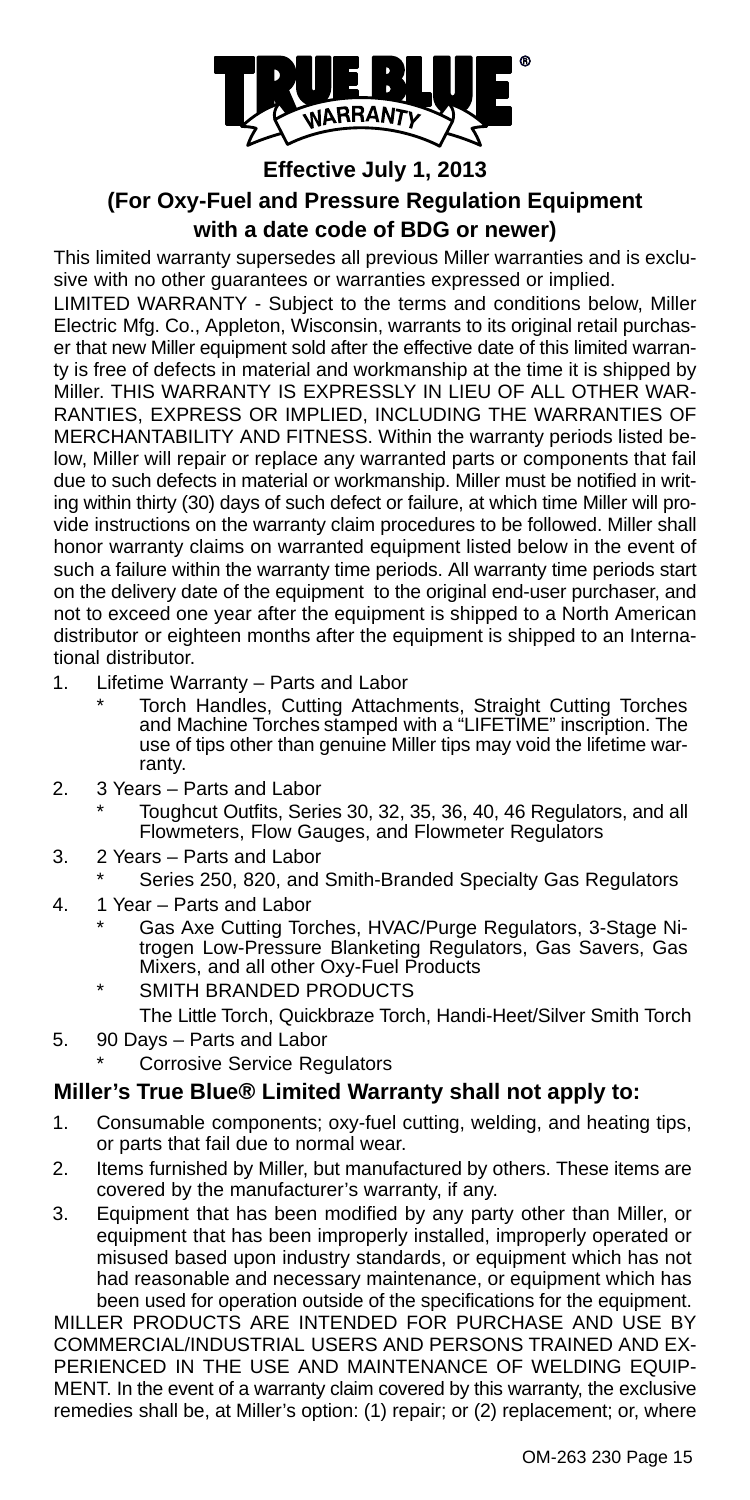authorized in writing by Miller in appropriate cases, (3) the reasonable cost of repair or replacement at an authorized Miller service station; or (4) payment of or credit for the purchase price (less reasonable depreciation based upon actual use) upon return of the goods at customer's risk and expense. Miller's option of repair or replacement will be F.O.B., Factory at Appleton, Wisconsin, or F.O.B. at a Miller authorized service facility as determined by Miller. Therefore no compensation or reimbursement for transportation costs of any kind will be allowed. TO THE EXTENT PERMITTED BY LAW, THE REMEDIES PROVIDED HEREIN ARE THE SOLE AND EXCLUSIVE REMEDIES. IN NO EVENT SHALL MILLER BE LIABLE FOR DIRECT, INDIRECT, SPECIAL, IN-CIDENTAL OR CONSEQUENTIAL DAMAGES (INCLUDING LOSS OF PROFIT), WHETHER BASED ON CONTRACT, TORT OR ANY OTHER LE-GAL THEORY. ANY EXPRESS WARRANTY NOT PROVIDED HEREIN AND ANY IMPLIED WARRANTY, GUARANTY OR REPRESENTATION AS TO PERFORMANCE, AND ANY REMEDY FOR BREACH OF CONTRACT TORT OR ANY OTHER LEGAL THEORY WHICH, BUT FOR THIS PROVI-SION, MIGHT ARISE BY IMPLICATION, OPERATION OF LAW, CUSTOM OF TRADE OR COURSE OF DEALING, INCLUDING ANY IMPLIED WAR-RANTY OF MERCHANTABILITY OR FITNESS FOR PARTICULAR PUR-POSE, WITH RESPECT TO ANY AND ALL EQUIPMENT FURNISHED BY MILLER IS EXCLUDED AND DISCLAIMED BY MILLER.

Some states in the U.S.A. do not allow limitations of how long an implied warranty lasts, or the exclusion of incidental, indirect, special or consequential damages, so the above limitation or exclusion may not apply to you. This warranty provides specific legal rights, and other rights may be available, but may vary from state to state. In Canada, legislation in some provinces provides for certain additional warranties or remedies other than as stated herein, and to the extent that they may not be waived, the limitations and exclusions set out above may not apply. This Limited Warranty provides specific legal rights, and other rights may be available, but may vary from province to province.

Mil oxy-fuel warr 2013-05